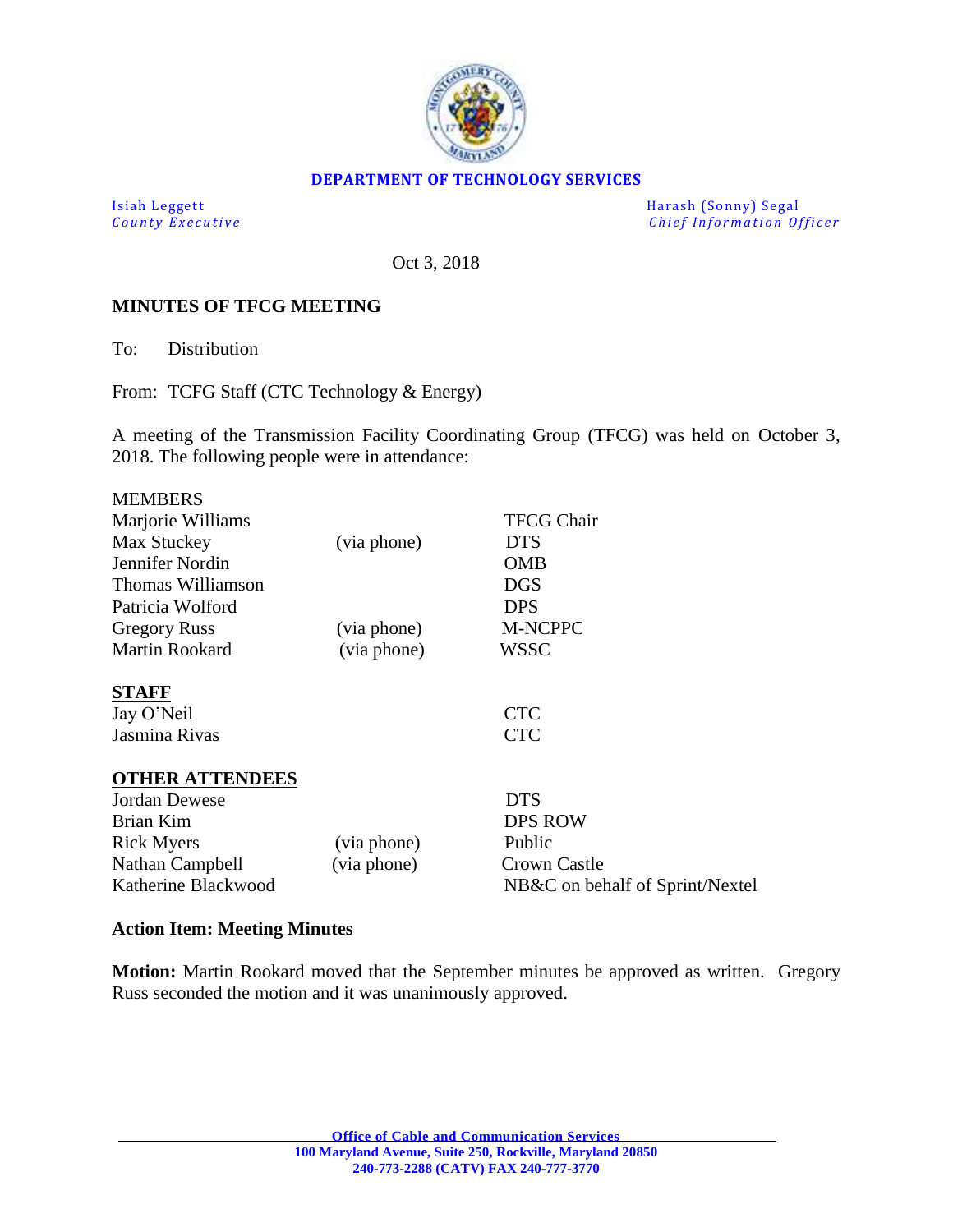Minutes of TFCG Meeting Held October 03, 2018 Page 2 of 6

## **Action Item: Consent Agenda:**

#### **Consent Agenda**

*1. Application Number:* 2018070409 *Type:* Minor Modification *Received (date):* 7/31/2018 *Revised:* 8/27/2018

*Applicant:* T-Mobile *Site Name/Location:* Oakview Recreation Assoc.*/*1101 Corliss St, Silver Spring *Zoning Standard:* R-90 *Property Owner:* Oakview Recreation Association *Description:* Remove and replace three antennas and three RRHs at 120' on an existing 120' monopole. *Tower Coordinator Recommendation:* Recommended

*2. Application Number:* 2018070410 *Type:* Minor Modification *Received (date):* 7/31/2018 *Revised:* 8/27/2018

*Applicant:* T-Mobile *Site Name/Location:* NOAA*/*6100 Executive Blvd, Rockville *Zoning Standard:* CR-1.5 *Property Owner:* Richard S. Cohen et.al *Description:* Remove and replace three antennas and three RRHs at 110' on an existing 114' office building. *Tower Coordinator Recommendation:* Recommended

*3. Application Number:* 2018070413 *Type:* Minor Modification *Received (date):* 7/31/2018 *Revised:* 8/28/2018

*Applicant:* T-Mobile *Site Name/Location:* Flower Hill SC*/*18200 Flower Hill Way, Gaithersburg *Zoning Standard:* PNZ *Property Owner:* "PCO, LP" *Description:* Remove and replace three antennas and three RRHs at 50' on an existing 56' retail building (antennas and RRHs are within a stealth clock tower enclosure) *Tower Coordinator Recommendation:* Recommended

*4. Application Number:* 2018080429 *Type:* Minor Modification *Received (date):* 8/08/2018 *Revised:* 8/28/2018

*Applicant:* T-Mobile *Site Name/Location:* Walkers House*/*18700 Walkers Choice Rd, Gaithersburg *Zoning Standard:* R-10 *Property Owner:* Writ Ltd. Partnership *Description:* Remove five antennas. Install six antennas and three RRHs at 82' on an existing 75' apartment building. *Tower Coordinator Recommendation:* Recommended

*5. Application Number:* 2018080433 *Type:* Minor Modification *Received (date):* 8/08/2018 *Revised:* 8/28/2018

*Applicant:* T-Mobile *Site Name/Location:* Arcola Towers-Montgomery*/*1135 University Blvd, Silver Spring *Zoning Standard:* R-H *Property Owner:* Arcola Towers Rad Limited Partnership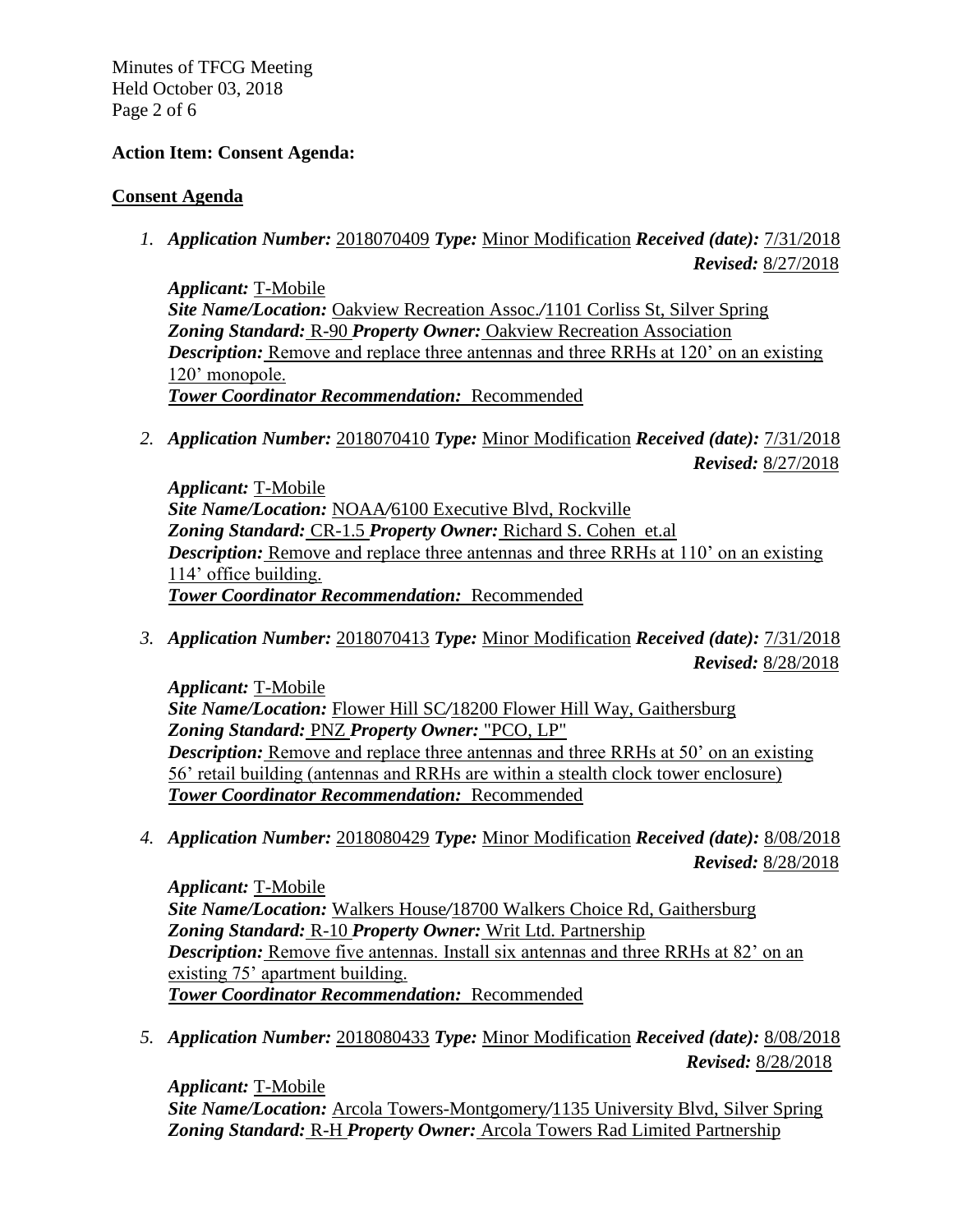Minutes of TFCG Meeting Held October 03, 2018 Page 3 of 6

> *Description:* Remove and replace four antennas and four RRHs at 140' on an existing 122' apartment building. *Tower Coordinator Recommendation:* Recommended

*6. Application Number:* 2018080420 *Type:* Minor Modification *Received (date):* 8/02/2018 *Revised:* 8/30/2018

*Applicant:* Sprint/Nextel *Site Name/Location:* Clark Building*/*7500 Old Georgetown Rd, Bethesda *Zoning Standard:* CR-8.0 *Property Owner:* Clark Office Bldg LP *Description:* Remove three antennas and three RRHs. Install three antennas at 224' on an existing 214' office building. *Tower Coordinator Recommendation:* Recommended

*7. Application Number:* 2018080443 *Type:* Minor Modification *Received (date):* 8/14/2018 *Revised:* 8/23/2018 *Revised:* 8/31/2018

*Applicant:* T-Mobile *Site Name/Location:* Takoma Business Center*/*6930 Carroll Ave, Takoma Park *Zoning Standard:* CRT-1.5 *Property Owner:* Takoma Business Center LLC *Description:* Remove and replace three antennas and three RRHs at 110' on an existing 110' office building. *Tower Coordinator Recommendation:* Recommended

*8. Application Number:* 2018070412 *Type:* Minor Modification *Received (date):* 7/31/2018 *Revised:* 8/27/2018 *Revised:* 8/29/2018 *Revised:* 9/07/2018

*Applicant:* T-Mobile *Site Name/Location:* Park Ritchie Apts.*/*7600 Maple Ave, Takoma Park *Zoning Standard:* R-10 *Property Owner:* Park Ritchie LLC *Description:* Install three antennas and three RRHs at 167' on an existing 148' apartment building. *Tower Coordinator Recommendation:* Recommended

*9. Application Number:* 2018080427 *Type:* Minor Modification *Received (date):* 8/7/2018 *Revised:* 8/21/2018 *Revised:* 9/07/2018

*Applicant:* T-Mobile *Site Name/Location:* Renaissance Plaza Apts.*/*14000 Castle Blvd, Silver Spring *Zoning Standard:* R-H *Property Owner:* Green Castle LP *Description:* Remove five antennas and four RRHs. Install six antennas and six RRHs at 120' on an existing 112' apartment building. *Tower Coordinator Recommendation:* Recommended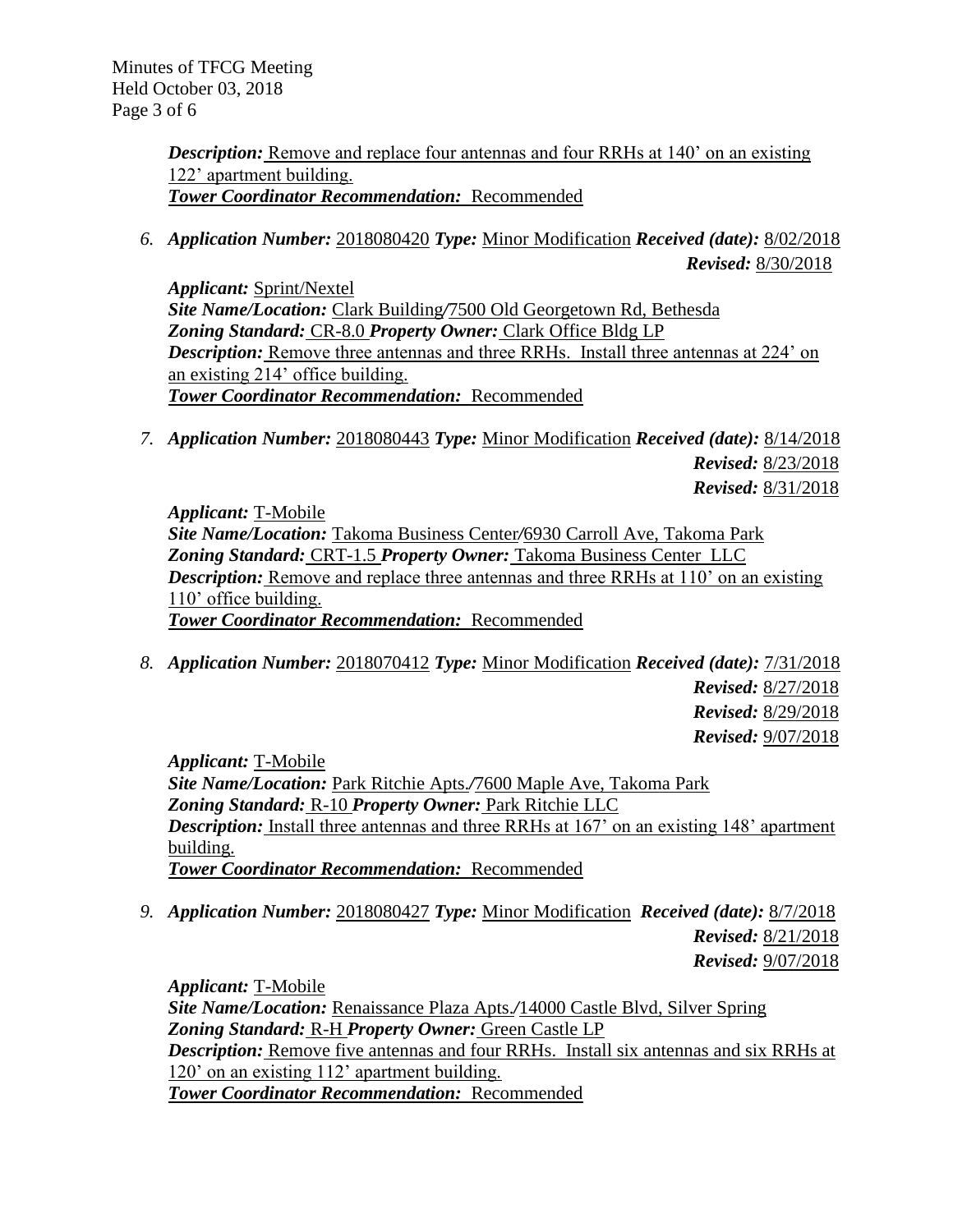Minutes of TFCG Meeting Held October 03, 2018 Page 4 of 6

> *10. Application Number:* 2018080444 *Type:* Minor Modification *Received (date):* 8/15/2018 *Revised:* 9/12/2018

*Applicant:* T-Mobile *Site Name/Location:* Daly Elementary School*/*20301 Brandermill Dr, Germantown *Zoning Standard:* R-90 *Property Owner:* MCPS *Description:* Remove three antennas. Install six antennas and three RRHs at 100' on an existing 100' monopole. **Tower Coordinator Recommendation:** Conditioned on the applicant providing written approval from the Superintendent of Montgomery County Public Schools of the attachment at the time of permitting.

*11. Application Number:* 2018070408 *Type:* Minor Modification *Received (date):* 7/31/2018 *Revised:* 9/12/2018 *Revised:* 9/18/2018

*Applicant:* T-Mobile *Site Name/Location:* Phillips Office Building*/*9420 Key West Ave, Rockville *Zoning Standard:* LSC-1.0 *Property Owner:* Key West III LP *Description:* Remove and replace six antennas and three RRHs at 67/70' on an existing 54' office building. *Tower Coordinator Recommendation:* Recommended

*12. Application Number:* 2018080416 *Type:* Minor Modification *Received (date):* 8/02/2018 *Revised:* 9/20/2018 *Revised:* 9/21/2018

*Applicant:* Sprint/Nextel *Site Name/Location:* Glenmont Tank*/*12413 (12405) Georgia Ave, Silver Spring *Zoning Standard:* CR-2.0 *Property Owner:* WSSC *Description:* Remove three antennas and three RRHs. Install three antennas at 159' on an existing 189' water tank. *Tower Coordinator Recommendation:* Conditioned on the applicant providing written approval from WSSC at the time of permitting.

*13. Application Number:* 2018080419 *Type:* Minor Modification *Received (date):* 8/02/2018 *Revised:* 9/24/2018

*Applicant:* Sprint/Nextel *Site Name/Location:* Chateau Apartments*/*9727 Mt. Pisgah Rd, Silver Spring *Zoning Standard:* R-20 *Property Owner:* Hillzo LP *Description:* Remove three antennas and three RRHs. Install three antennas at 154' on an existing 134' apartment building. *Tower Coordinator Recommendation:* Recommended

*14. Application Number:* 2018080428 *Type:* Minor Modification *Received (date):* 8/08/2018 *Revised:* 8/15/2018 *Revised:* 9/25/2018

*Applicant:* T-Mobile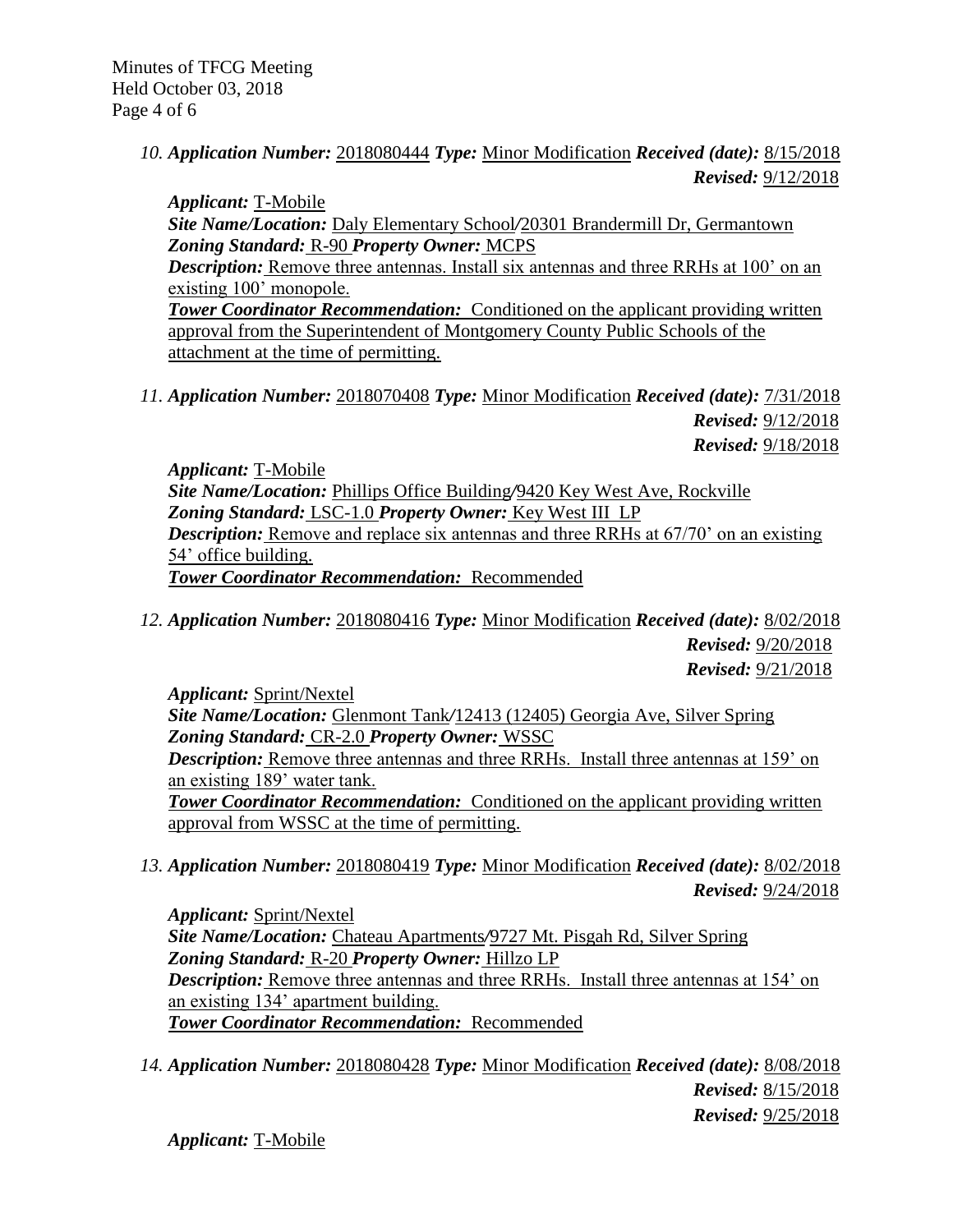Minutes of TFCG Meeting Held October 03, 2018 Page 5 of 6

> *Site Name/Location:* Woodside Water Tank*/*1945 Seminary Place, Silver Spring *Zoning Standard:* R-60 *Property Owner:* WSSC *Description:* Remove and replace three antennas and three RRHs at 95' on an existing 127' water tank. **Tower Coordinator Recommendation:** Conditioned on the applicant providing written approval from WSSC at the time of permitting.

- *15. Application Number:* 2018090470 *Type:* Minor Modification *Received (date):* 9/11/2018 *Applicant:* Sprint/Nextel *Site Name/Location:* Garland Towers*/*8221 Garland Avenue, Takoma Park *Zoning Standard:* R-10 *Property Owner:* Connave Limited Partnership /Community Systems Inc *Description:* Remove three antennas and three RRHs. Install three antennas at 74' on an existing 56' apartment building (antennas are within a stealth chimney enclosure). *Tower Coordinator Recommendation:* Recommended
- *16. Application Number:* 2018090473 *Type:* Minor Modification *Received (date):* 9/13/2018 *Applicant:* Sprint/Nextel *Site Name/Location:* Woodside Water Tank*/*1945 Seminary Place, Silver Spring *Zoning Standard:* R-60 *Property Owner:* WSSC **Description:** Remove three antennas and three RRHs; Install three antennas at 120' on an existing 120' water tank. **Tower Coordinator Recommendation:** Conditioned on the applicant providing written approval from WSSC at the time of permitting.

**Motion**: Gregory Russ moved that items #1 through #16 on the Consent Agenda be recommended. Martin Rookard seconded the motion and it was unanimously approved.

## **Regular Agenda**

*17. Application Number:* 2018060393 *Type:* Colocation *Received (date):* 7/03/2018 *Revised:* 7/23/2018 *Revised:* 7/31/2018 *Revised:* 8/22/2018 *Revised:* 9/06/2018

*Applicant:* T-Mobile *Site Name/Location:* Derwood Monopole*/*15948 Derwood Rd, Derwood *Zoning Standard:* IM-2.5 *Property Owner:* City Switch *Description:* Install eight antennas and four RRHs at 120' on a planned 145' monopole. Equipment to be installed within the planned fenced compound. *Tower Coordinator Recommendation:* Recommended

Jay O'Neil summarized the application.

**Motion**: Thomas Williamson moved that the application be recommended. Jennifer Nordin seconded the motion and it was unanimously approved.